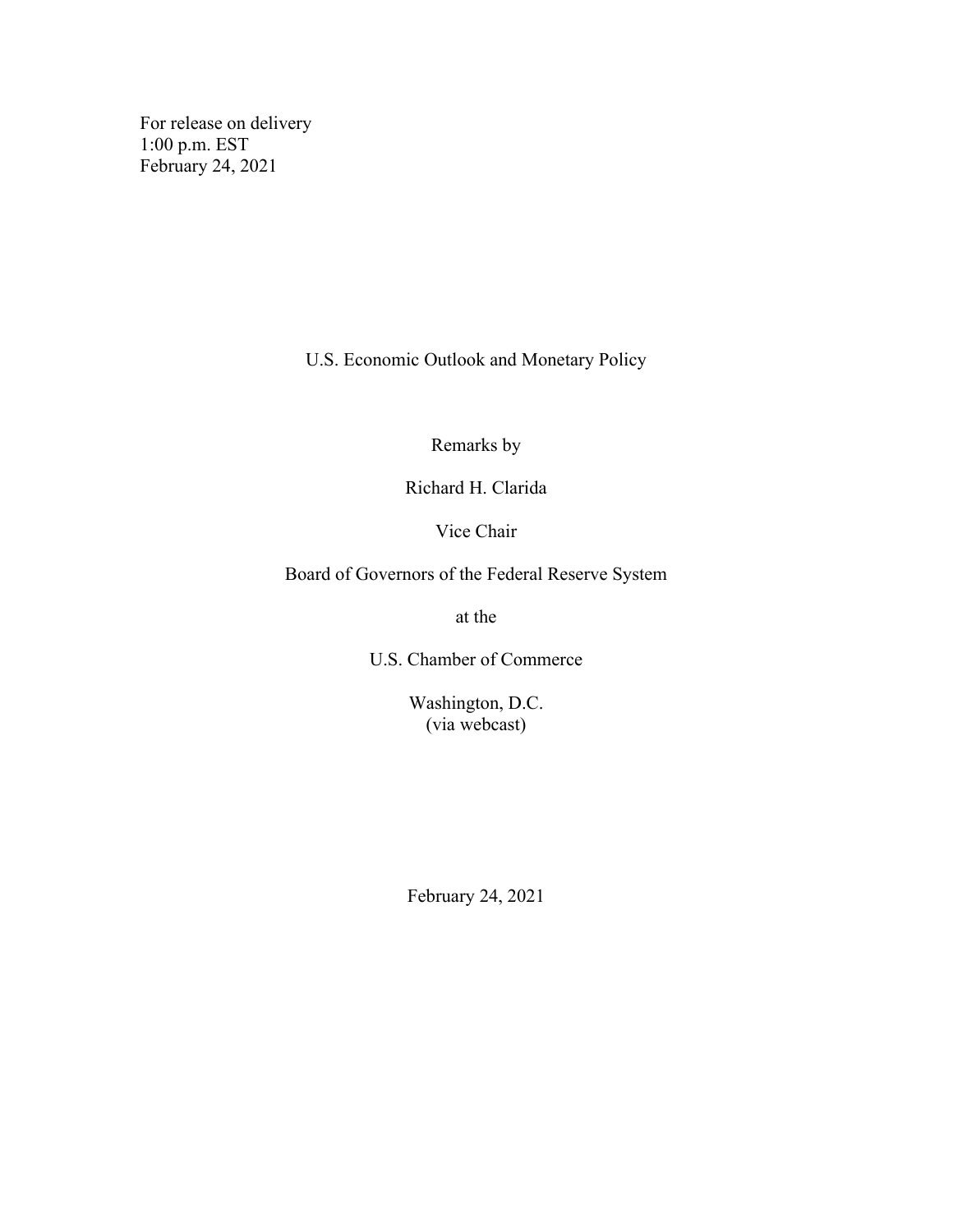It is my pleasure to meet virtually with you today.<sup>[1](#page-1-0)</sup> I look forward to our conversation, but first, please allow me to offer a few remarks on the economic outlook, the Federal Reserve's monetary policy, and our new monetary policy framework.

## **Current Economic Situation and Outlook**

In the second quarter of last year, the COVID-19 (coronavirus disease 2019) pandemic and the mitigation efforts put in place to contain it delivered the most severe blow to the U.S. economy since the Great Depression, but economic activity rebounded sharply in the third quarter, supported by a robust and unprecedented fiscal and monetary policy response. More recently, the pace of recovery has moderated in part because of a winter resurgence in COVID-19 cases and hospitalizations.

A number of macroeconomic data releases have been weaker than expected in recent months. Spending on services has continued to remain well below pre-pandemic levels, particularly in contact-intensive sectors, including travel, leisure, and hospitality. The pace of improvement in the labor market has slowed notably in recent months. Although more than half of the 22 million jobs that were lost last spring have been regained, the unemployment rate remained elevated at 6.3 percent in January, and once one factors in the decline in the labor force since the onset of the pandemic and misclassification, the true unemployment rate is closer to 10 percent. Core PCE (personal consumption expenditures) inflation is running at just 1.5 percent, and, for those sectors that have been most adversely affected by the pandemic, price increases remain subdued.

<span id="page-1-0"></span> $<sup>1</sup>$  The views expressed are my own and not necessarily those of other Federal Reserve Board members or</sup> Federal Open Market Committee participants. I would like to thank Chiara Scotti for her assistance in preparing these remarks.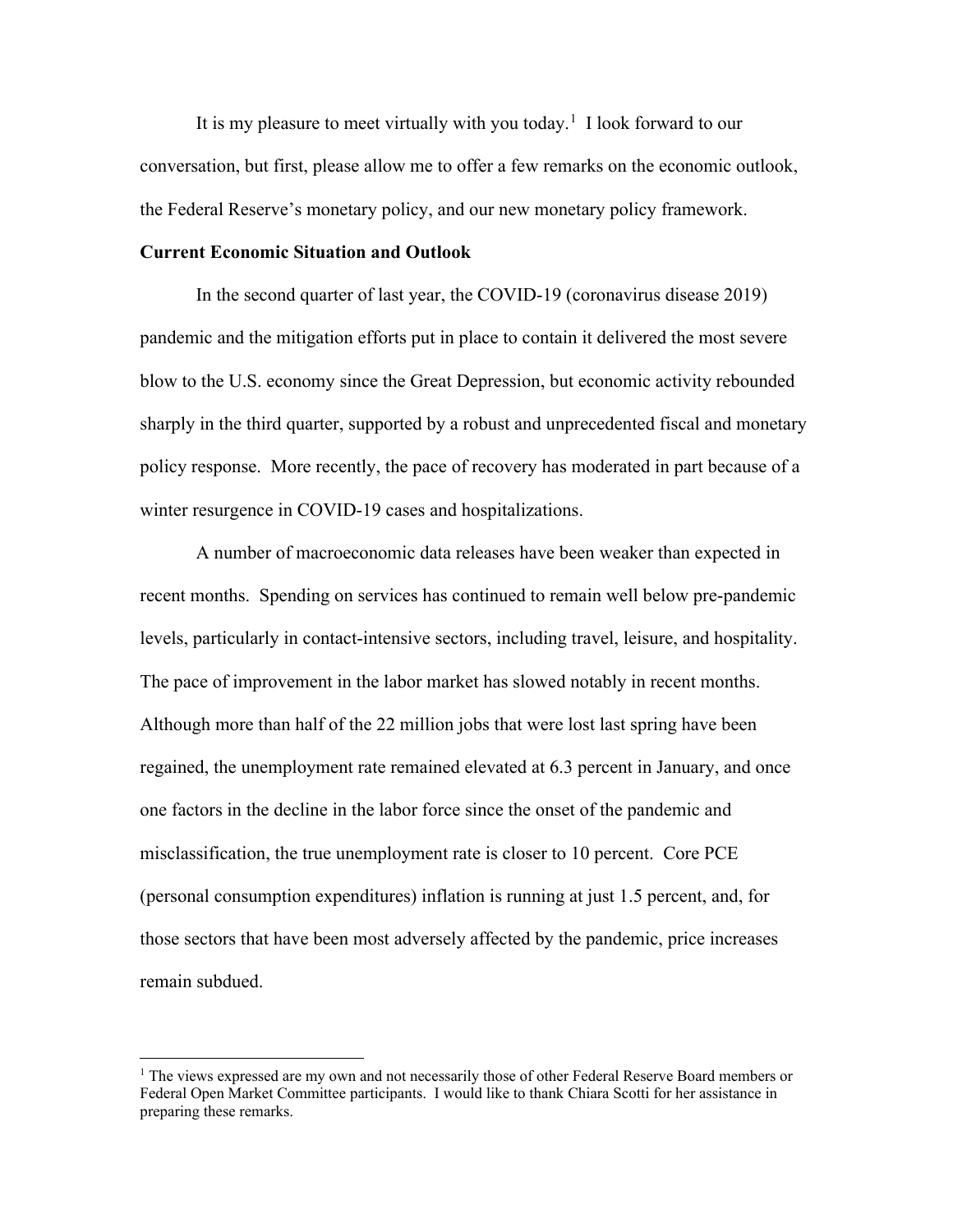Of course, we have also received some encouraging data. Retail sales stepped up considerably in January, retracing the decline late last year. The housing sector has more than fully recovered from the downturn, supported in part by low mortgage interest rates. Business investment and manufacturing production have also rebounded robustly. And while the economy might not continue to grow at the once-in-a-century 33 percent annualized rate of growth reported in the third quarter of 2020, it is clear that the economy has turned out to be more resilient in adapting to the virus, and more responsive to monetary and fiscal policy support, than many predicted. Indeed, it is worth highlighting that in the baseline projections of the Federal Open Market Committee (FOMC) presented in the latest Summary of Economic Projections, released last December, most of my colleagues and I revised up our outlooks for the economy over the medium term, projecting a relatively rapid return to levels of employment and inflation consistent with the Federal Reserve's statutory mandate as compared with the recovery from the Global Financial Crisis  $(GFC)$ .<sup>[2](#page-2-0)</sup> In particular, the median FOMC participant projected in December that by the end of 2023—a little less than three years from now the unemployment rate will have fallen below 4 percent, and PCE inflation will have returned to 2 percent. Following the GFC, it took more than eight years for employment and inflation to return to similar mandate-consistent levels.

While the winter surge in new COVID cases and the spread of new variants of the virus are cause for concern as well as a source of downside risk to the very near-term outlook, the welcome news on the development of several effective vaccines and the passage by the Congress in late December of a package of fiscal relief measures indicate

- 2 -

<span id="page-2-0"></span> $2$  The most recent Summary of Economic Projections is available on the Board's website at [https://www.federalreserve.gov/monetarypolicy/fomccalendars.htm.](https://www.federalreserve.gov/monetarypolicy/fomccalendars.htm)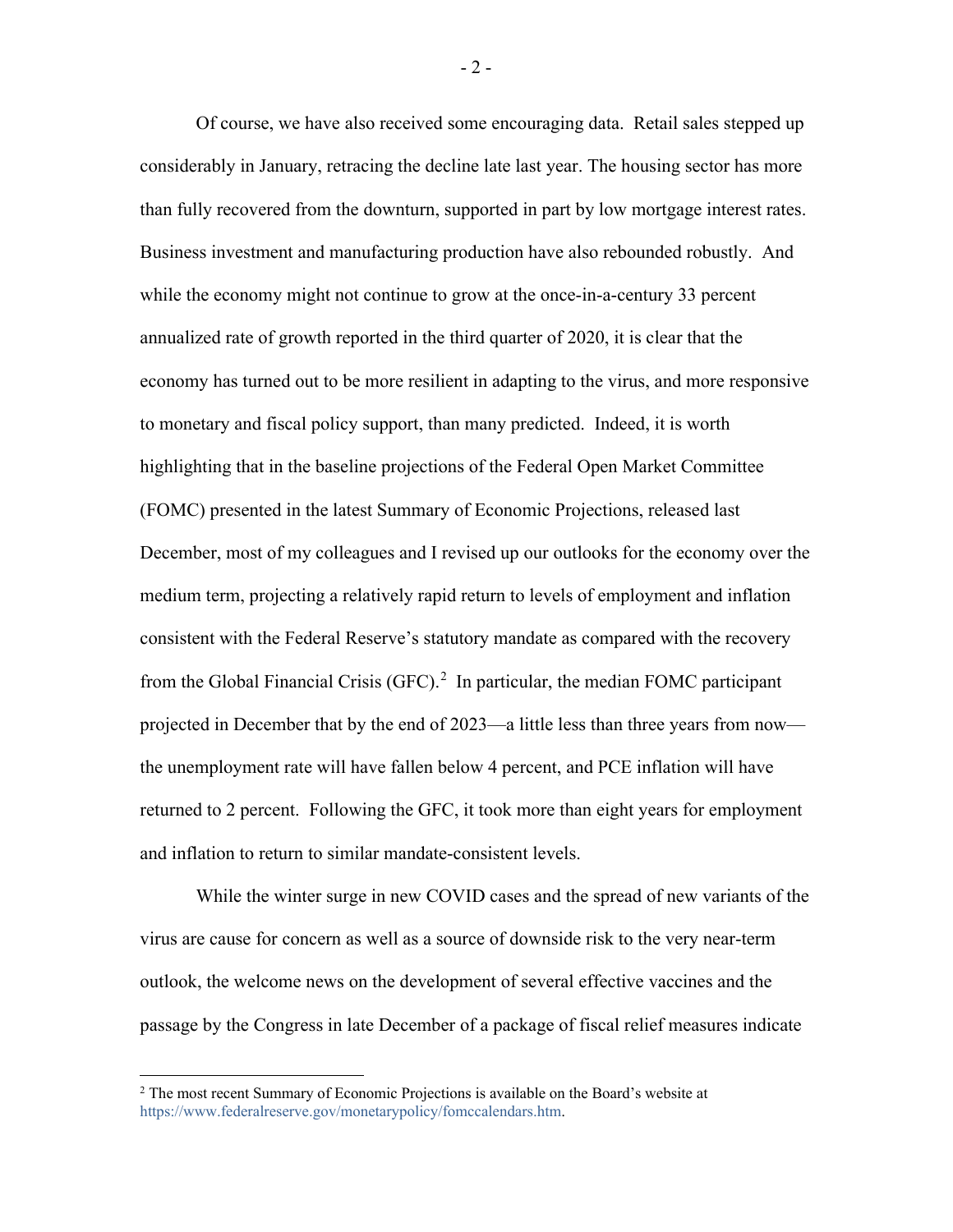to me that the prospects for the economy in 2021 and beyond have brightened and the downside risk to the outlook has diminished.

## **Recent FOMC Decisions and the New Monetary Policy Framework**

At our most recent FOMC meetings, the Committee made important changes to our policy statement that upgraded our forward guidance about the future path of the federal funds rate and asset purchases, and that also provided unprecedented information about our policy reaction function. As announced in the September statement and reiterated in the following statements, with inflation running persistently below 2 percent, our policy will aim to achieve inflation outcomes that keep inflation expectations well anchored at our 2 percent longer-run goal.<sup>[3](#page-3-0)</sup> We expect to maintain an accommodative stance of monetary policy until these outcomes—as well as our maximum-employment mandate—are achieved. We also expect it will be appropriate to maintain the current target range for the federal funds rate at 0 to 1/4 percent until labor market conditions have reached levels consistent with the Committee's assessments of maximum employment, until inflation has risen to 2 percent, and until inflation is on track to moderately exceed 2 percent for some time.

In addition, in the December statement, we combined our forward guidance for the federal funds rate with enhanced, outcome-based guidance about our asset purchases. We indicated that we will continue to increase our holdings of Treasury securities by at least \$80 billion per month and our holdings of agency mortgage-backed securities by at

- 3 -

<span id="page-3-0"></span><sup>&</sup>lt;sup>3</sup> The statements issued following the September and subsequent FOMC meetings are available, along with other postmeeting statements, on the Board's website at [https://www.federalreserve.gov/monetarypolicy/fomccalendars.htm.](https://www.federalreserve.gov/monetarypolicy/fomccalendars.htm)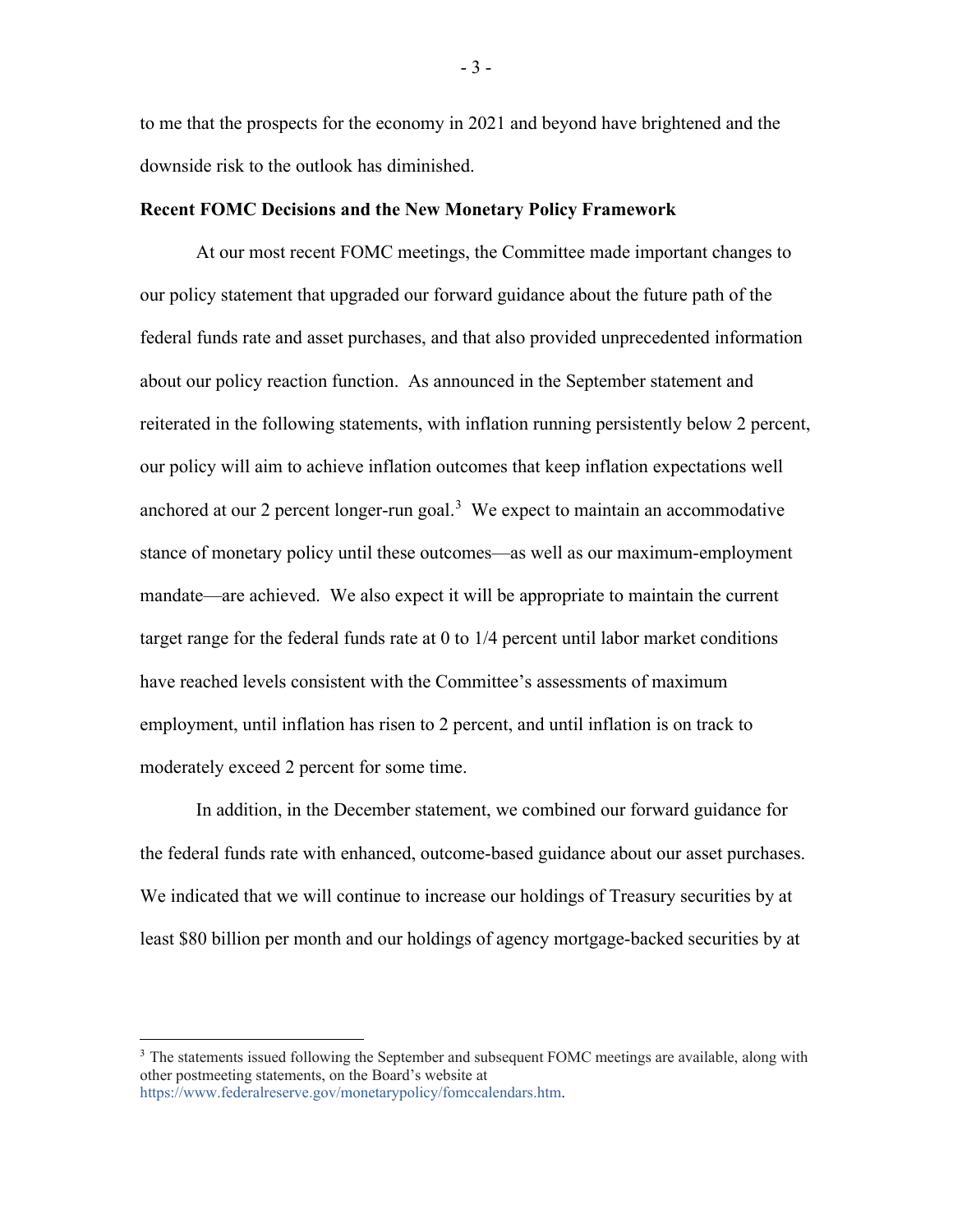least \$40 billion per month until *substantial further progress* has been made toward our maximum-employment and price-stability goals.

The changes to the policy statement that we made over the past few FOMC meetings bring our policy guidance in line with the new framework outlined in the revised Statement on Longer-Run Goals and Monetary Policy Strategy that the Committee approved last August.<sup>[4](#page-4-0)</sup> In our new framework, we acknowledge that policy decisions going forward will be based on the FOMC's estimates of "*shortfalls* [emphasis added] of employment from its maximum level"—not "deviations." This language means that going forward, a low unemployment rate, in and of itself, will not be sufficient to trigger a tightening of monetary policy absent any evidence from other indicators that inflation is at risk of moving above mandate-consistent levels. With regard to our price-stability mandate, while the new statement maintains our definition that the longer-run goal for inflation is 2 percent, it elevates the importance—and the challenge—of keeping inflation expectations well anchored at 2 percent in a world in which an effective-lower-bound constraint is, in downturns, binding on the federal funds rate. To this end, the new statement conveys the Committee's judgment that, in order to anchor expectations at the 2 percent level consistent with price stability, it "seeks to achieve inflation that averages 2 percent over time," and—in the same sentence—that therefore "following periods when inflation has been running persistently below 2 percent, appropriate monetary policy will likely aim to achieve inflation moderately above 2 percent for some time." As Chair Powell indicated in his Jackson Hole remarks,

- 4 -

<span id="page-4-0"></span><sup>4</sup> The statement is available on the Board's website at

[https://www.federalreserve.gov/monetarypolicy/review-of-monetary-policy-strategy-tools-and](https://www.federalreserve.gov/monetarypolicy/review-of-monetary-policy-strategy-tools-and-communications-statement-on-longer-run-goals-monetary-policy-strategy.htm)[communications-statement-on-longer-run-goals-monetary-policy-strategy.htm.](https://www.federalreserve.gov/monetarypolicy/review-of-monetary-policy-strategy-tools-and-communications-statement-on-longer-run-goals-monetary-policy-strategy.htm)